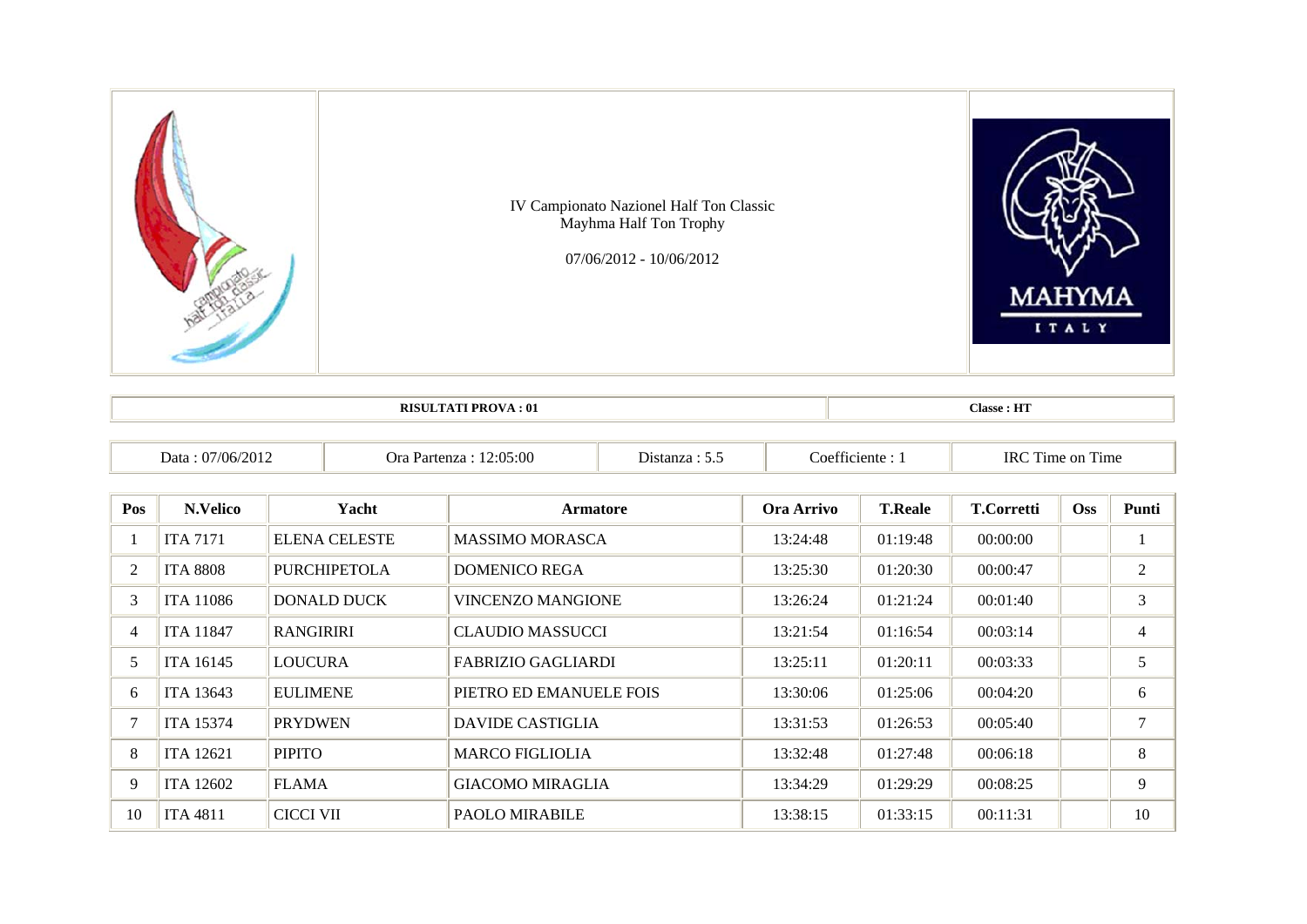(c) Cyber Altura Crucero - Version ORC 6.7

L2QQ Q-DPHB

**Classe : HT**



|  | <b>RISULTATI PROVA: 02</b> |  |  |
|--|----------------------------|--|--|
|  |                            |  |  |

| 6/201<br>11/06/2012<br>Data | -6:00<br>nn70<br>arienza<br>ла | Jistanza<br>. | --<br>ticiente<br>.oet | $-$<br><b>IRC Ti</b><br>1 ime<br>Time<br>on |
|-----------------------------|--------------------------------|---------------|------------------------|---------------------------------------------|
|-----------------------------|--------------------------------|---------------|------------------------|---------------------------------------------|

| Pos                                                     | N.Velico         | Yacht                | <b>Armatore</b>           | Ora Arrivo | <b>T.Reale</b> | <b>T.Corretti</b> | <b>Oss</b> | Punti          |
|---------------------------------------------------------|------------------|----------------------|---------------------------|------------|----------------|-------------------|------------|----------------|
|                                                         | <b>ITA 7171</b>  | <b>ELENA CELESTE</b> | <b>MASSIMO MORASCA</b>    | 15:03:04   | 01:17:04       | 00:00:00          |            | 1              |
| 2                                                       | <b>ITA 11847</b> | <b>RANGIRIRI</b>     | <b>CLAUDIO MASSUCCI</b>   | 14:59:39   | 01:13:39       | 00:02:32          |            | $\overline{2}$ |
| 3                                                       | <b>ITA 8808</b>  | <b>PURCHIPETOLA</b>  | <b>DOMENICO REGA</b>      | 15:07:04   | 01:21:04       | 00:03:46          |            | 3              |
| $\overline{4}$                                          | <b>ITA 15374</b> | <b>PRYDWEN</b>       | <b>DAVIDE CASTIGLIA</b>   | 15:08:31   | 01:22:31       | 00:04:14          |            | $\overline{4}$ |
| 5                                                       | <b>ITA 12602</b> | <b>FLAMA</b>         | <b>GIACOMO MIRAGLIA</b>   | 15:08:27   | 01:22:27       | 00:04:36          |            | 5              |
| 6                                                       | <b>ITA 13643</b> | <b>EULIMENE</b>      | PIETRO ED EMANUELE FOIS   | 15:09:04   | 01:23:04       | 00:04:59          |            | 6              |
| 7                                                       | <b>ITA 11086</b> | <b>DONALD DUCK</b>   | <b>VINCENZO MANGIONE</b>  | 15:08:39   | 01:22:39       | 00:05:16          |            | $\tau$         |
| 8                                                       | <b>ITA 16145</b> | <b>LOUCURA</b>       | <b>FABRIZIO GAGLIARDI</b> | 15:05:40   | 01:19:40       | 00:05:32          |            | 8              |
| 9                                                       | <b>ITA 4811</b>  | CICCI VII            | PAOLO MIRABILE            | 15:11:39   | 01:25:39       | 00:07:12          |            | 9              |
| 10                                                      | <b>ITA 12621</b> | <b>PIPITO</b>        | <b>MARCO FIGLIOLIA</b>    | 15:12:41   | 01:26:41       | 00:07:46          |            | 10             |
| L2QQ-DPHB<br>(c) Cyber Altura Crucero - Version ORC 6.7 |                  |                      | Data: 07/06/2012          |            | 17:40:24       |                   |            |                |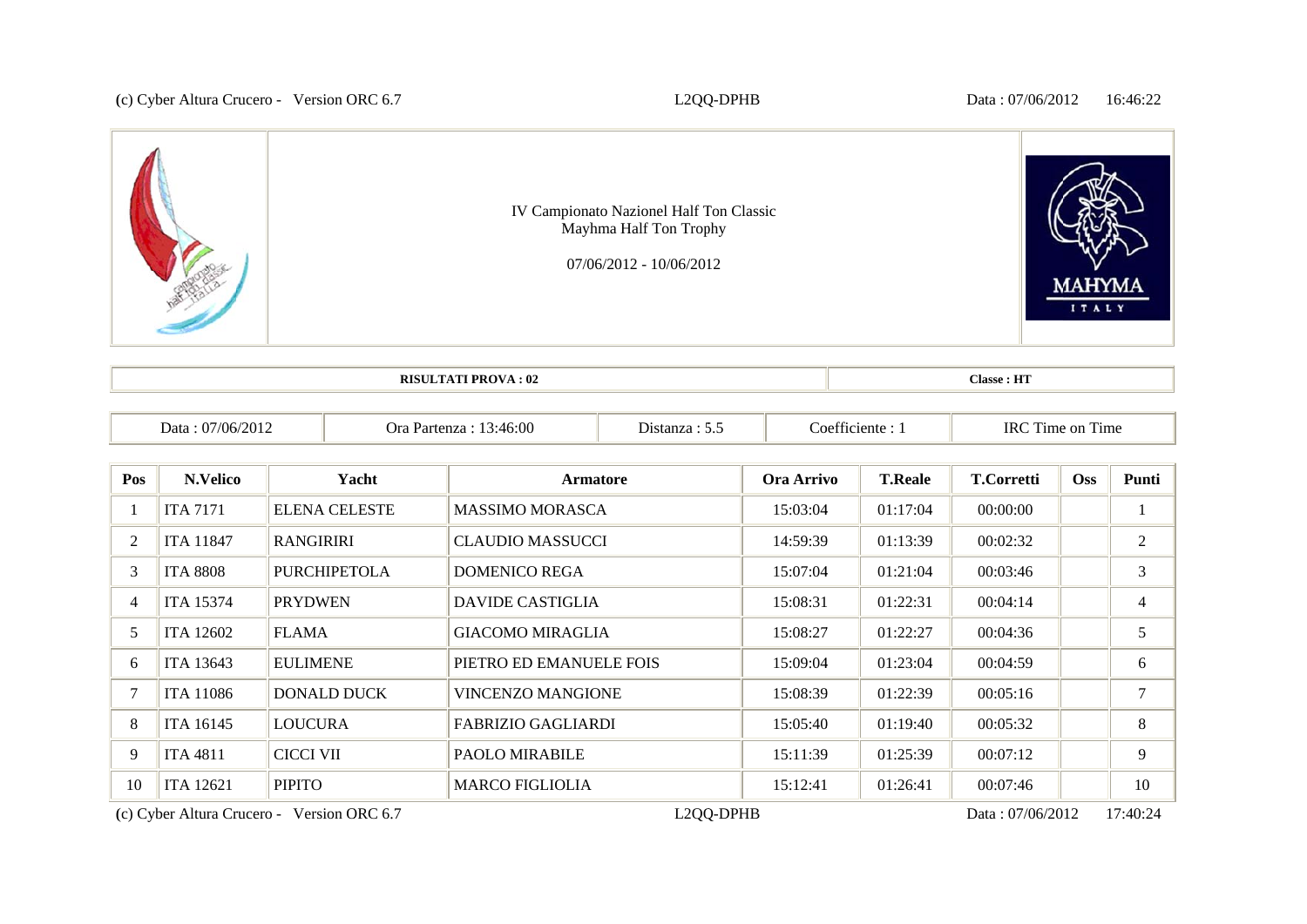

| <b>DISHI</b><br>$   -$<br>"I PROV/<br>: 03<br>. | $\cdot: H^r$<br>$\sim$<br>:lasse |
|-------------------------------------------------|----------------------------------|
|                                                 |                                  |

| rest to the second second second and con-<br>$\sim$ $\sim$<br>$\Omega$<br>/201'<br>$n\epsilon$<br>-IR <sub>C</sub><br>ıcıente<br>Time<br>Jata<br>) : UU<br>$t$ onzo<br>$\ldots$ $\ldots$<br>$\sim$<br><u>.</u><br>. LETTZ<br>stanza<br>ωı<br>. |  |
|------------------------------------------------------------------------------------------------------------------------------------------------------------------------------------------------------------------------------------------------|--|
|------------------------------------------------------------------------------------------------------------------------------------------------------------------------------------------------------------------------------------------------|--|

| Pos            | N.Velico         | Yacht                                      | <b>Armatore</b>           | <b>Ora Arrivo</b> | <b>T.Reale</b> | <b>T.Corretti</b> | <b>Oss</b> | Punti          |
|----------------|------------------|--------------------------------------------|---------------------------|-------------------|----------------|-------------------|------------|----------------|
|                | <b>ITA 11847</b> | <b>RANGIRIRI</b>                           | <b>CLAUDIO MASSUCCI</b>   | 16:28:04          | 01:13:04       | 00:00:00          |            |                |
| 2              | <b>ITA 16145</b> | LOUCURA                                    | <b>FABRIZIO GAGLIARDI</b> | 16:31:05          | 01:16:05       | 00:00:12          |            | 2              |
| 3              | <b>ITA 7171</b>  | <b>ELENA CELESTE</b>                       | <b>MASSIMO MORASCA</b>    | 16:37:29          | 01:22:29       | 00:02:54          |            | 3              |
| $\overline{4}$ | <b>ITA 8808</b>  | <b>PURCHIPETOLA</b>                        | <b>DOMENICO REGA</b>      | 16:37:25          | 01:22:25       | 00:03:01          |            | $\overline{4}$ |
| 5              | <b>ITA 11086</b> | DONALD DUCK                                | VINCENZO MANGIONE         | 16:46:23          | 01:31:23       | 00:11:10          |            | 5              |
| 6              | <b>ITA 13643</b> | <b>EULIMENE</b>                            | PIETRO ED EMANUELE FOIS   | 16:47:18          | 01:32:18       | 00:11:15          |            | 6              |
| $\overline{7}$ | <b>ITA 15374</b> | <b>PRYDWEN</b>                             | <b>DAVIDE CASTIGLIA</b>   | 16:50:20          | 01:35:20       | 00:13:41          |            | $\tau$         |
| 8              | <b>ITA 12602</b> | <b>FLAMA</b>                               | <b>GIACOMO MIRAGLIA</b>   | 16:50:05          | 01:35:05       | 00:13:56          |            | 8              |
| 9              | <b>ITA 12621</b> | <b>PIPITO</b>                              | <b>MARCO FIGLIOLIA</b>    | 16:59:42          | 01:44:42       | 00:21:48          |            | 9              |
| 10             | <b>ITA 4811</b>  | <b>CICCI VII</b>                           | <b>PAOLO MIRABILE</b>     | 17:01:33          | 01:46:33       | 00:23:53          |            | 10             |
|                |                  | (c) Cyber Altura Crucero - Version ORC 6.7 | L <sub>2</sub> QQ-DPHB    |                   |                | Data: 07/06/2012  | 17:57:31   |                |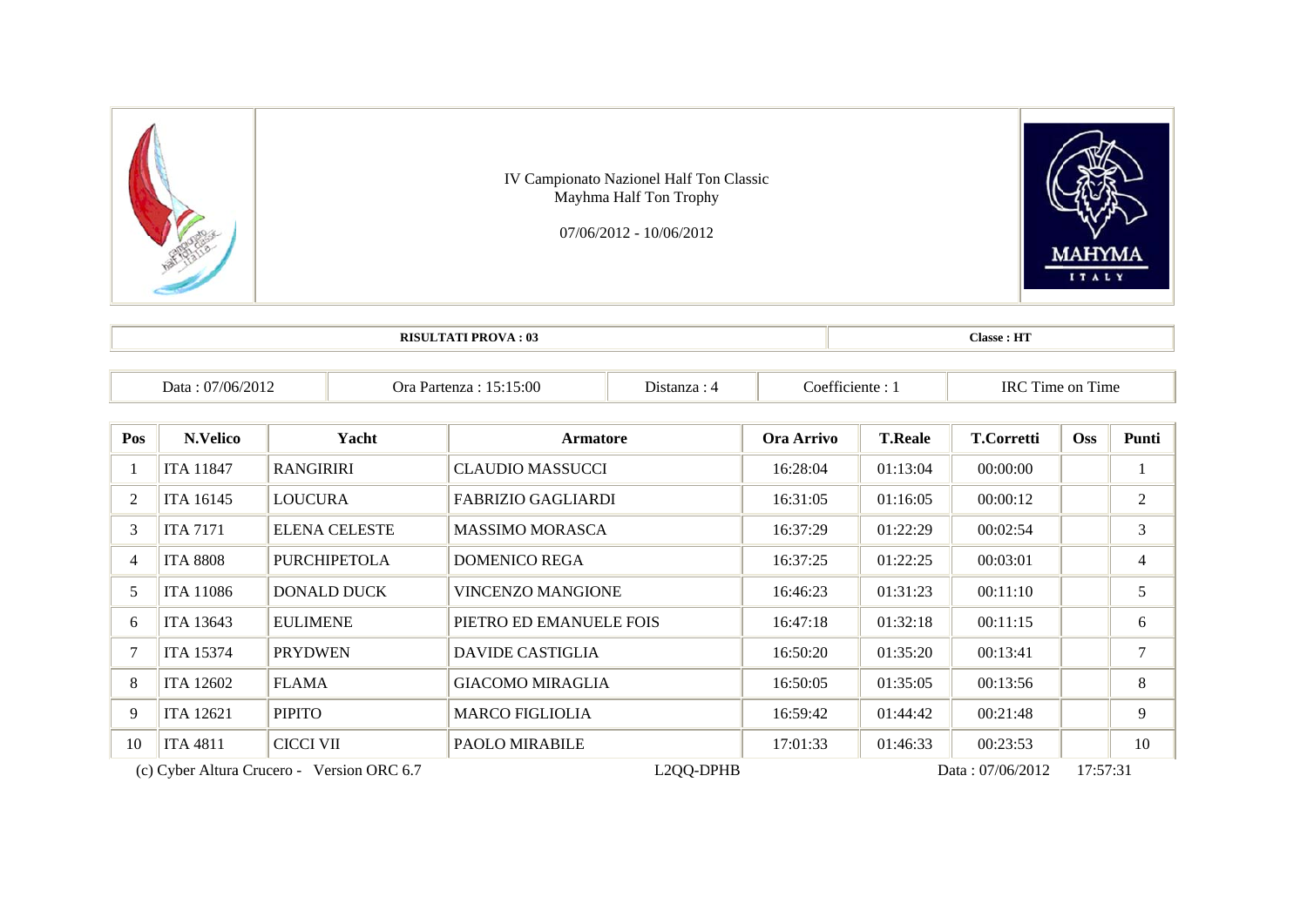

| -04 | $- - -$<br>asse: |
|-----|------------------|
|     |                  |

| :27:00<br>10<1001c<br>-<br>~<br>1R)<br>1 ime<br>. Jra<br>Jata<br>riente<br>-on<br>l 1m<br>ton70<br>്റമീ<br>un/<br>ы да<br>1 I C<br>50 I Z<br>$\sim$<br>- - - |
|--------------------------------------------------------------------------------------------------------------------------------------------------------------|
|--------------------------------------------------------------------------------------------------------------------------------------------------------------|

| Pos                                                     | N.Velico         | Yacht                | <b>Armatore</b>           | Ora Arrivo | <b>T.Reale</b> | <b>T.Corretti</b> | <b>Oss</b> | Punti          |
|---------------------------------------------------------|------------------|----------------------|---------------------------|------------|----------------|-------------------|------------|----------------|
|                                                         | <b>ITA 7171</b>  | <b>ELENA CELESTE</b> | <b>MASSIMO MORASCA</b>    | 13:51:54   | 01:24:54       | 00:00:00          |            | 1              |
| 2                                                       | <b>ITA 12621</b> | <b>PIPITO</b>        | <b>MARCO FIGLIOLIA</b>    | 13:53:32   | 01:26:32       | 00:00:36          |            | 2              |
| 3                                                       | <b>ITA 11086</b> | <b>DONALD DUCK</b>   | <b>VINCENZO MANGIONE</b>  | 13:53:37   | 01:26:37       | 00:01:48          |            | $\mathfrak{Z}$ |
| $\overline{4}$                                          | <b>ITA 15374</b> | <b>PRYDWEN</b>       | <b>DAVIDE CASTIGLIA</b>   | 13:55:03   | 01:28:03       | 00:02:08          |            | $\overline{4}$ |
| 5                                                       | <b>ITA 16145</b> | <b>LOUCURA</b>       | <b>FABRIZIO GAGLIARDI</b> | 13:51:07   | 01:24:07       | 00:02:40          |            | 5              |
| 6                                                       | <b>ITA 8808</b>  | <b>PURCHIPETOLA</b>  | <b>DOMENICO REGA</b>      | 13:56:10   | 01:29:10       | 00:04:01          |            | 6              |
| 7                                                       | <b>ITA 4811</b>  | CICCI VII            | <b>PAOLO MIRABILE</b>     | 13:59:45   | 01:32:45       | 00:06:30          |            | 7              |
| 8                                                       | ITA 13643        | <b>EULIMENE</b>      | PIETRO ED EMANUELE FOIS   | 14:00:03   | 01:33:03       | 00:06:52          |            | 8              |
| 9                                                       | ITA 12602        | <b>FLAMA</b>         | <b>GIACOMO MIRAGLIA</b>   | 14:02:17   | 01:35:17       | 00:09:03          |            | 9              |
| 10                                                      | <b>ITA 11847</b> | <b>RANGIRIRI</b>     | <b>CLAUDIO MASSUCCI</b>   | 13:54:40   | 01:27:40       | 00:09:09          |            | 10             |
| L2QQ-DPHB<br>(c) Cyber Altura Crucero - Version ORC 6.7 |                  |                      | Data: 08/06/2012          |            | 16:06:29       |                   |            |                |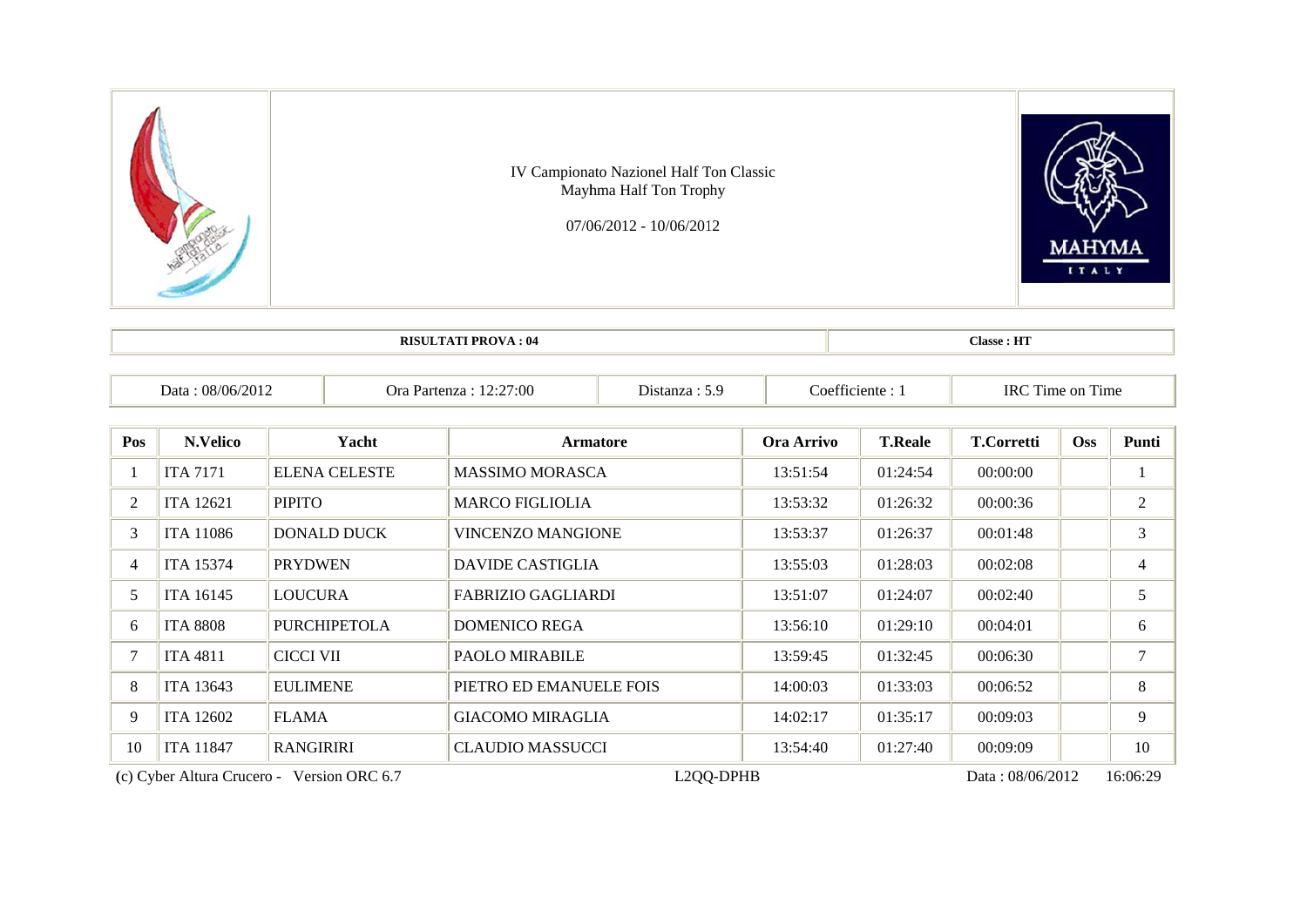

| <b>TTP</b><br>. lacce . |  |  |  |  |  |
|-------------------------|--|--|--|--|--|
|                         |  |  |  |  |  |

| m.<br>7:00<br>-IRC<br>$\sim$<br>' )X/I<br>l 1me<br>Data<br>Or:<br>ente<br>$\overline{\phantom{a}}$<br>$\sim$ $\sim$ $\sim$ |
|----------------------------------------------------------------------------------------------------------------------------|
|----------------------------------------------------------------------------------------------------------------------------|

| Pos                                        | N.Velico         | Yacht                | <b>Armatore</b>           | Ora Arrivo | <b>T.Reale</b> | <b>T.Corretti</b> | <b>Oss</b> | Punti          |
|--------------------------------------------|------------------|----------------------|---------------------------|------------|----------------|-------------------|------------|----------------|
|                                            | <b>ITA 7171</b>  | <b>ELENA CELESTE</b> | <b>MASSIMO MORASCA</b>    | 15:47:21   | 01:30:21       | 00:00:00          |            |                |
| $\overline{2}$                             | ITA 16145        | <b>LOUCURA</b>       | <b>FABRIZIO GAGLIARDI</b> | 15:47:03   | 01:30:03       | 00:03:20          |            | $\overline{2}$ |
| 3                                          | <b>ITA 11847</b> | <b>RANGIRIRI</b>     | <b>CLAUDIO MASSUCCI</b>   | 15:44:17   | 01:27:17       | 00:03:53          |            | 3              |
| $\overline{4}$                             | <b>ITA 8808</b>  | <b>PURCHIPETOLA</b>  | <b>DOMENICO REGA</b>      | 15:52:31   | 01:35:31       | 00:04:50          |            | $\overline{4}$ |
| 5                                          | <b>ITA 12621</b> | <b>PIPITO</b>        | <b>MARCO FIGLIOLIA</b>    | 15:54:08   | 01:37:08       | 00:05:07          |            | 5              |
| 6                                          | <b>ITA 15374</b> | <b>PRYDWEN</b>       | <b>DAVIDE CASTIGLIA</b>   | 15:54:06   | 01:37:06       | 00:05:17          |            | 6              |
| 7                                          | <b>ITA 11086</b> | <b>DONALD DUCK</b>   | <b>VINCENZO MANGIONE</b>  | 15:53:20   | 01:36:20       | 00:05:40          |            | 7              |
| 8                                          | <b>ITA 4811</b>  | <b>CICCI VII</b>     | <b>PAOLO MIRABILE</b>     | 15:59:55   | 01:42:55       | 00:10:40          |            | 8              |
| 9                                          | ITA 13643        | <b>EULIMENE</b>      | PIETRO ED EMANUELE FOIS   | 16:02:25   | 01:45:25       | 00:13:00          |            | 9              |
| 10                                         | <b>ITA 12602</b> | <b>FLAMA</b>         | <b>GIACOMO MIRAGLIA</b>   | 16:05:50   | 01:48:50       | 00:16:16          |            | 10             |
| (c) Cyber Altura Crucero - Version ORC 6.7 |                  |                      | L2QQ-DPHB                 |            |                | Data: 08/06/2012  |            | 16:09:51       |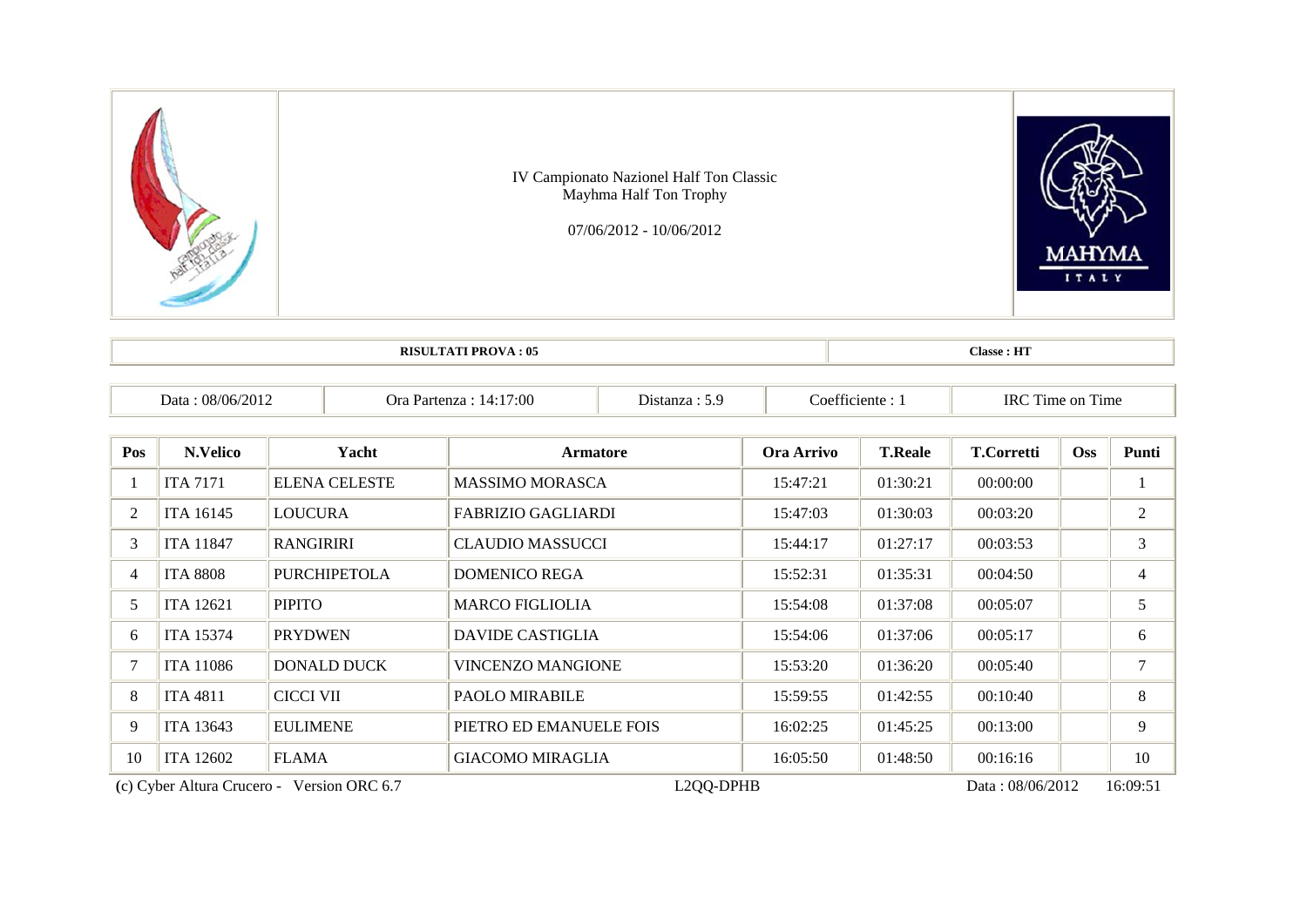

| 5/2012<br>'19/06/<br>Data | 8:00<br>л и. | $\overline{\phantom{a}}$<br>. .<br>0.8c<br>- 2181a - | റപ<br>ente.<br>. | <b>CONT</b><br>$\mathbf{r} \sim \mathbf{r}$<br>1RC<br>Time<br>∙on<br>. $1\mathrm{m}$ $\epsilon$ |
|---------------------------|--------------|------------------------------------------------------|------------------|-------------------------------------------------------------------------------------------------|

| Pos                                        | N.Velico         | Yacht                | <b>Armatore</b>           | Ora Arrivo  | <b>T.Reale</b> | <b>T.Corretti</b>  | <b>Oss</b> | Punti |
|--------------------------------------------|------------------|----------------------|---------------------------|-------------|----------------|--------------------|------------|-------|
|                                            | <b>ITA 8808</b>  | <b>PURCHIPETOLA</b>  | <b>DOMENICO REGA</b>      | 01 05:15:49 | 17:57:49       | 00:00:00           |            | 1.5   |
| $\overline{2}$                             | <b>ITA 16145</b> | LOUCURA              | <b>FABRIZIO GAGLIARDI</b> | 01 04:36:27 | 17:18:27       | 00:04:02           |            | 3     |
| 3                                          | <b>ITA 11847</b> | <b>RANGIRIRI</b>     | <b>CLAUDIO MASSUCCI</b>   | 01 04:14:27 | 16:56:27       | 00:19:59           |            | 4.5   |
| $\overline{4}$                             | <b>ITA 7171</b>  | <b>ELENA CELESTE</b> | <b>MASSIMO MORASCA</b>    | 01 06:23:47 | 19:05:47       | 00:58:53           |            | 6     |
| 5                                          | <b>ITA 11086</b> | DONALD DUCK          | <b>VINCENZO MANGIONE</b>  | 01 06:22:41 | 19:04:41       | 01:01:20           |            | 7.5   |
| 6                                          | <b>ITA 12621</b> | <b>PIPITO</b>        | <b>MARCO FIGLIOLIA</b>    | 01 07:41:08 | 20:23:08       | 01:56:07           |            | 9     |
| 7                                          | <b>ITA 12602</b> | <b>FLAMA</b>         | <b>GIACOMO MIRAGLIA</b>   | 01 07:39:18 | 20:21:18       | 02:03:02           |            | 10.5  |
| 8                                          | <b>ITA 15374</b> | <b>PRYDWEN</b>       | <b>DAVIDE CASTIGLIA</b>   | 01 08:19:27 | 21:01:27       | 02:32:39           |            | 12    |
| 9                                          | <b>ITA 4811</b>  | <b>CICCI VII</b>     | <b>PAOLO MIRABILE</b>     | 01 08:56:09 | 21:38:09       | 03:07:55           |            | 13.5  |
| 10                                         | ITA 13643        | <b>EULIMENE</b>      | PIETRO ED EMANUELE FOIS   |             |                |                    | <b>DNF</b> | 16.5  |
| (c) Cyber Altura Crucero - Version ORC 6.7 |                  |                      | L <sub>2</sub> QQ-DPHB    |             |                | Data: $10/06/2012$ | 11:14:12   |       |